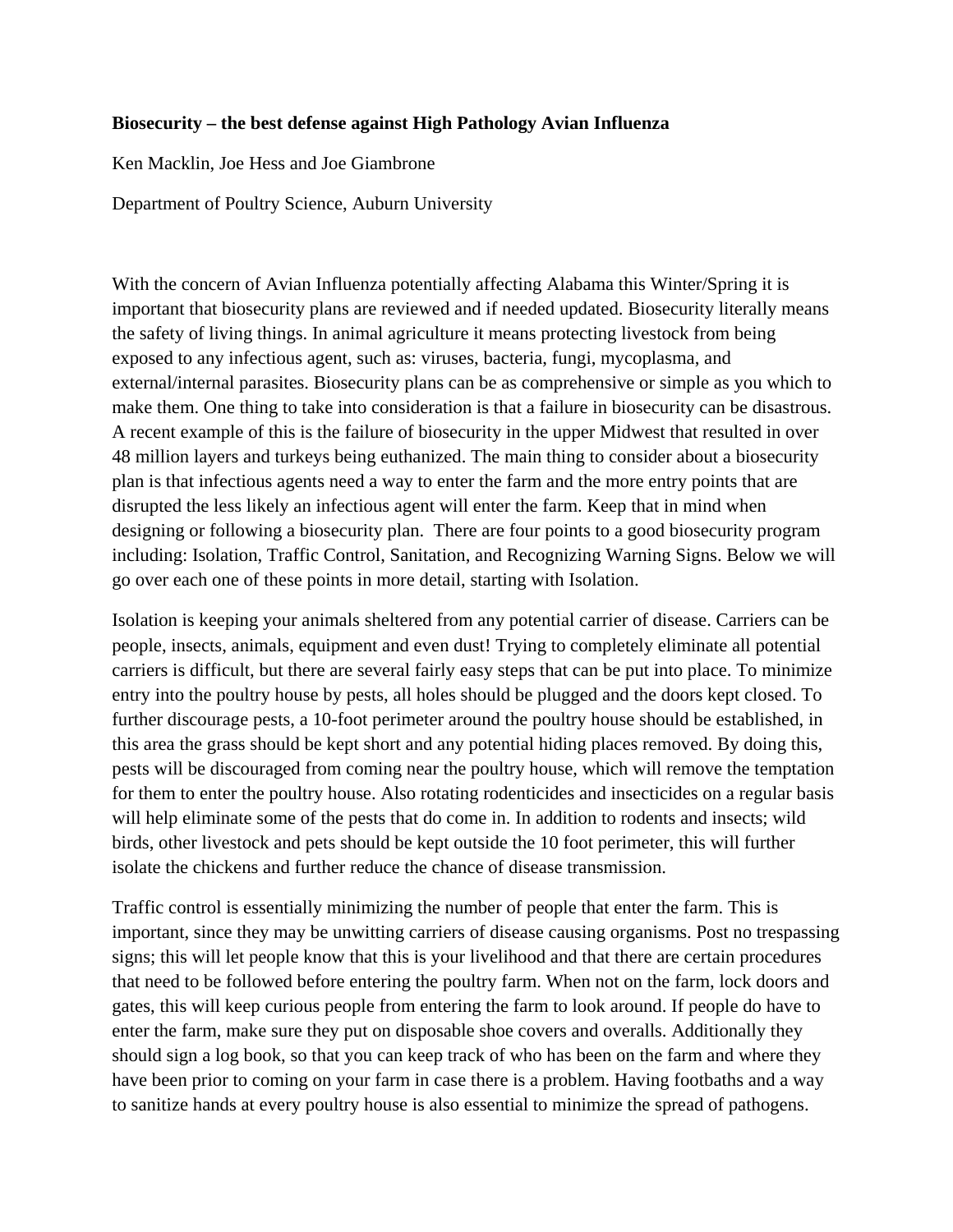People working on the farm should change clothes and wash up when leaving the farm and when they come back onto the farm.

Sanitation should be performed on all equipment on the farm after every growout. Proper sanitation requires removing all the organic material on the equipment. Using a pressure washer or sprayer will increase the penetration of the sanitizer. In addition, rotating the type of sanitizers two to three times a year will maximize their effectiveness against disease causing microorganisms. When equipment is brought onto the farm it should be thoroughly sanitized, again with a pressure washer. When the equipment is to be taken off of the farm it should be cleaned and sanitized, you do want to borrow the equipment again. Whoever is getting the equipment should sanitize it again; you can never be too safe. Vehicles that enter the farm should have their tires sanitized. This can be performed using a hand held sprayer filled with sanitizer and spraying the tires or by a pressure washer. By doing this it will reduce the chance that infected dust will enter the farm. When the vehicle leaves the farm, tires should be sprayed again.

The final point for biosecurity is to know your chickens. Walk the house two or more times a day, removing all mortalities, properly disposing of them, and observing the chickens for any warning signs. By observing the chickens, it is possible to catch a disease early on and report it before it becomes too serious. In general, sick birds lack energy; have poor appetites; have watery/green diarrhea; may exhibit sneezing; gasping for air; coughing; nasal discharge; discoloration of the wattles, combs or hocks; swelling on the neck and head or swelling around the eyes; drooping wings; tremors; twisting of the neck or head; lack of movement, etc.

One thing to remember about preparing and following a biosecurity plan is that this is your livelihood and even a mild disease can cost hundreds if not thousands of dollars, so there is no such thing as too much planning when it comes to biosecurity! Remember biosecurity pays!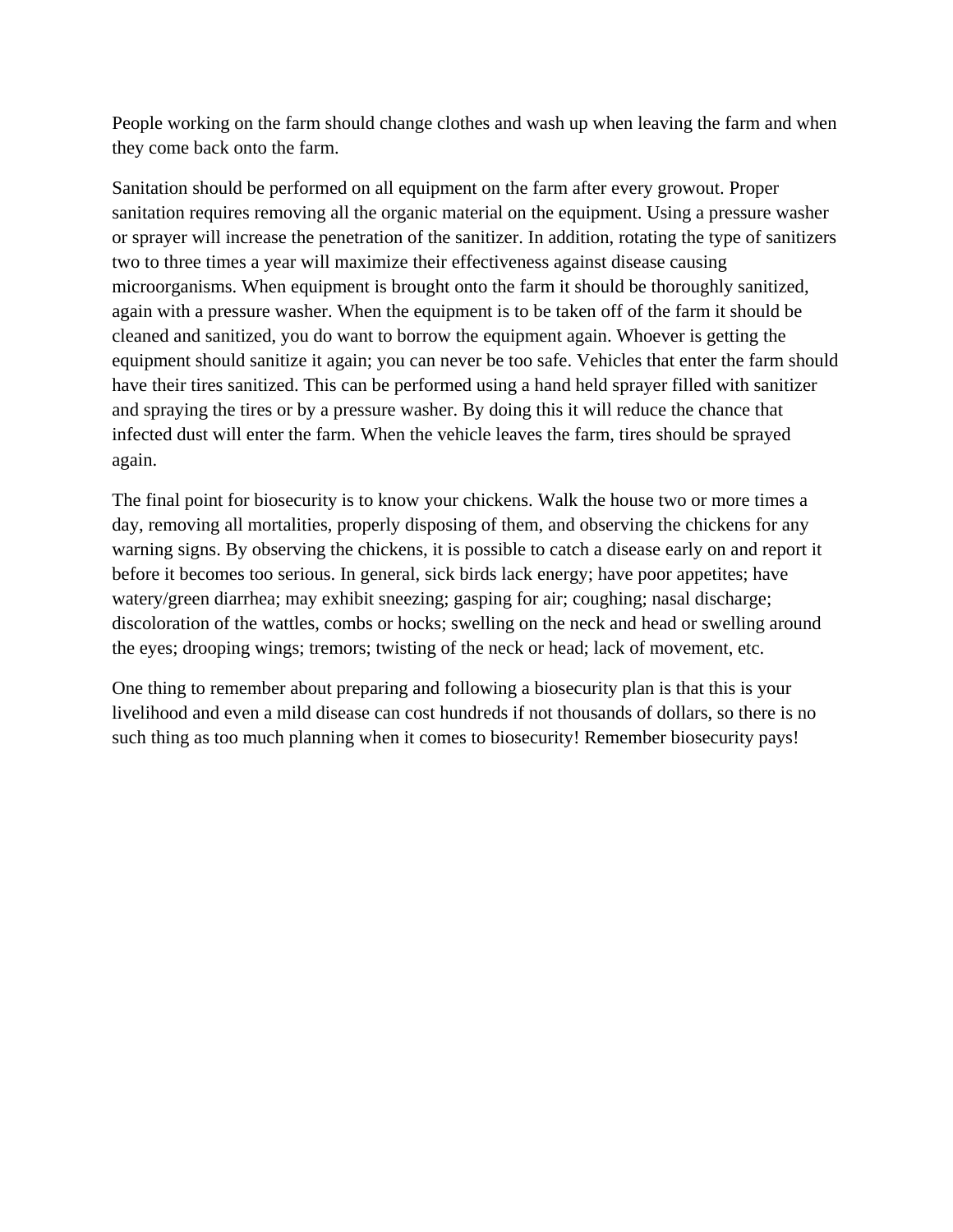

Ariel photograph showing cleared out perimeter around six poultry houses



Keeping bait stations full and clean is important to a good biosecurity plan. It is also important to rotate the classes of rodenticides so resistance does not develop.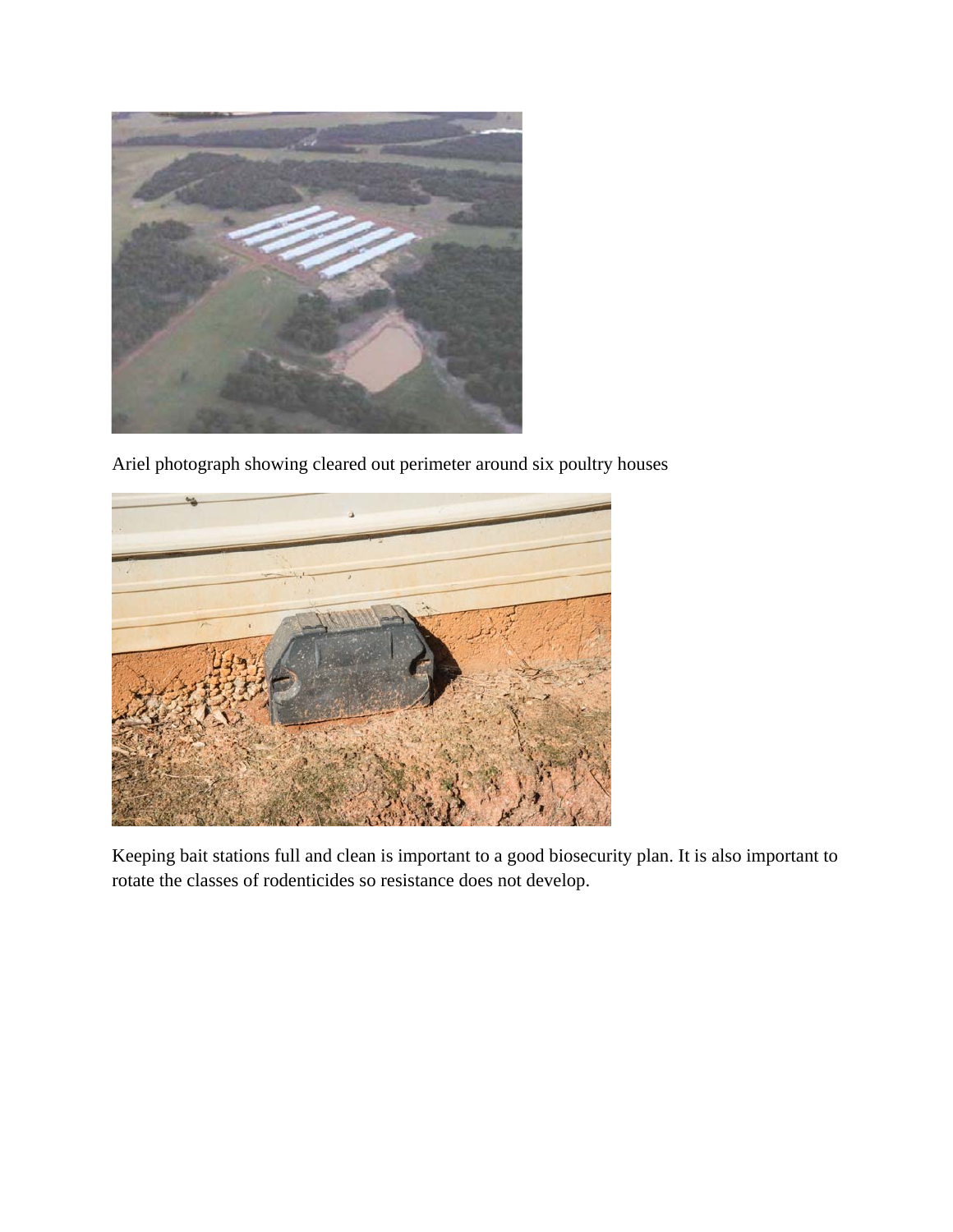

Having dedicated clothing for wearing in the poultry house is a great way to prevent introduction of contaminants.



Plastic boots should be kept on hand for visitors to the poultry house.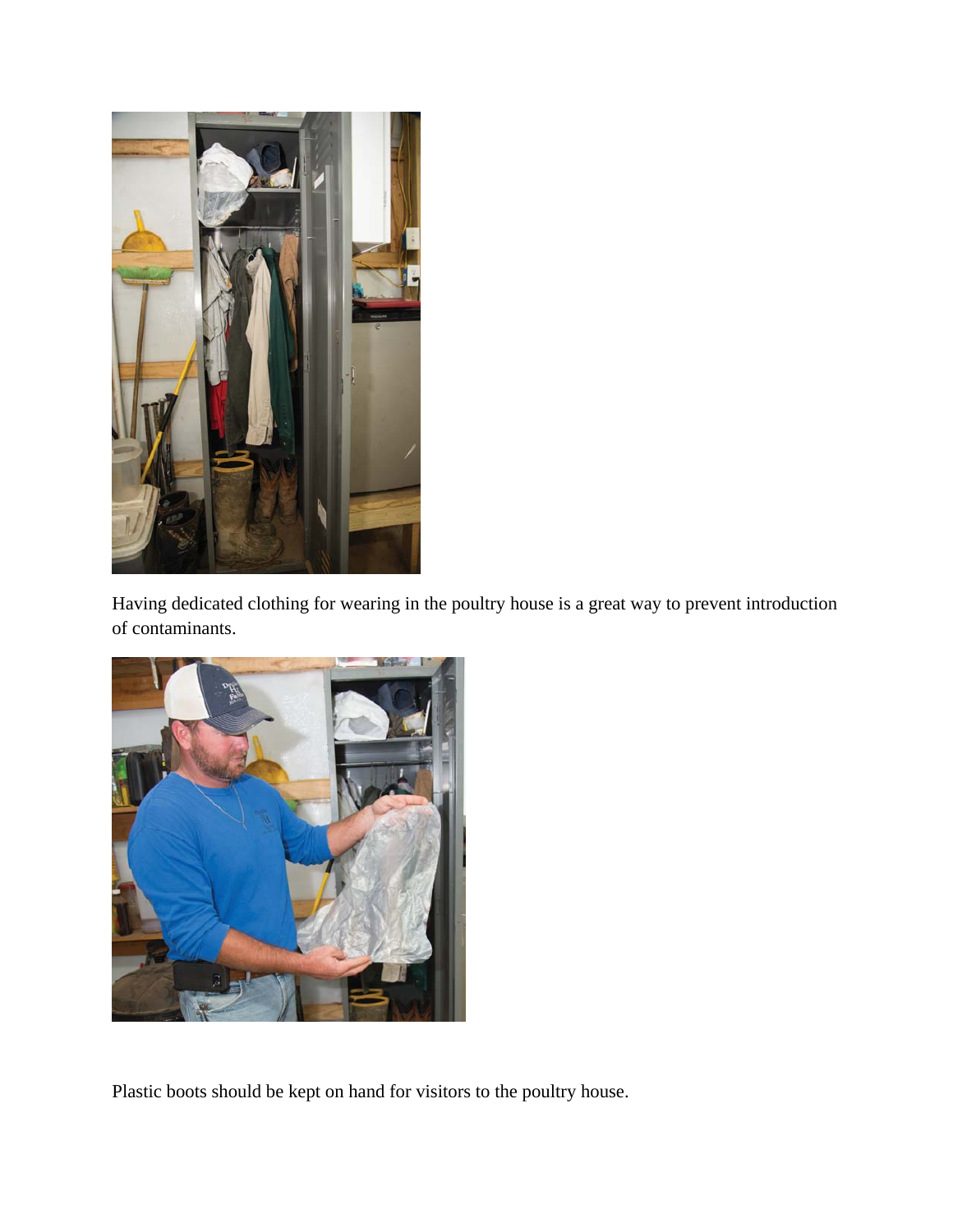

Having signs is a good way to let people know that you have a biosecurity plan and that they need to seek out the farmer before entering the premises.



Closed gates and keypads are an excellent way to control access to the poultry farm.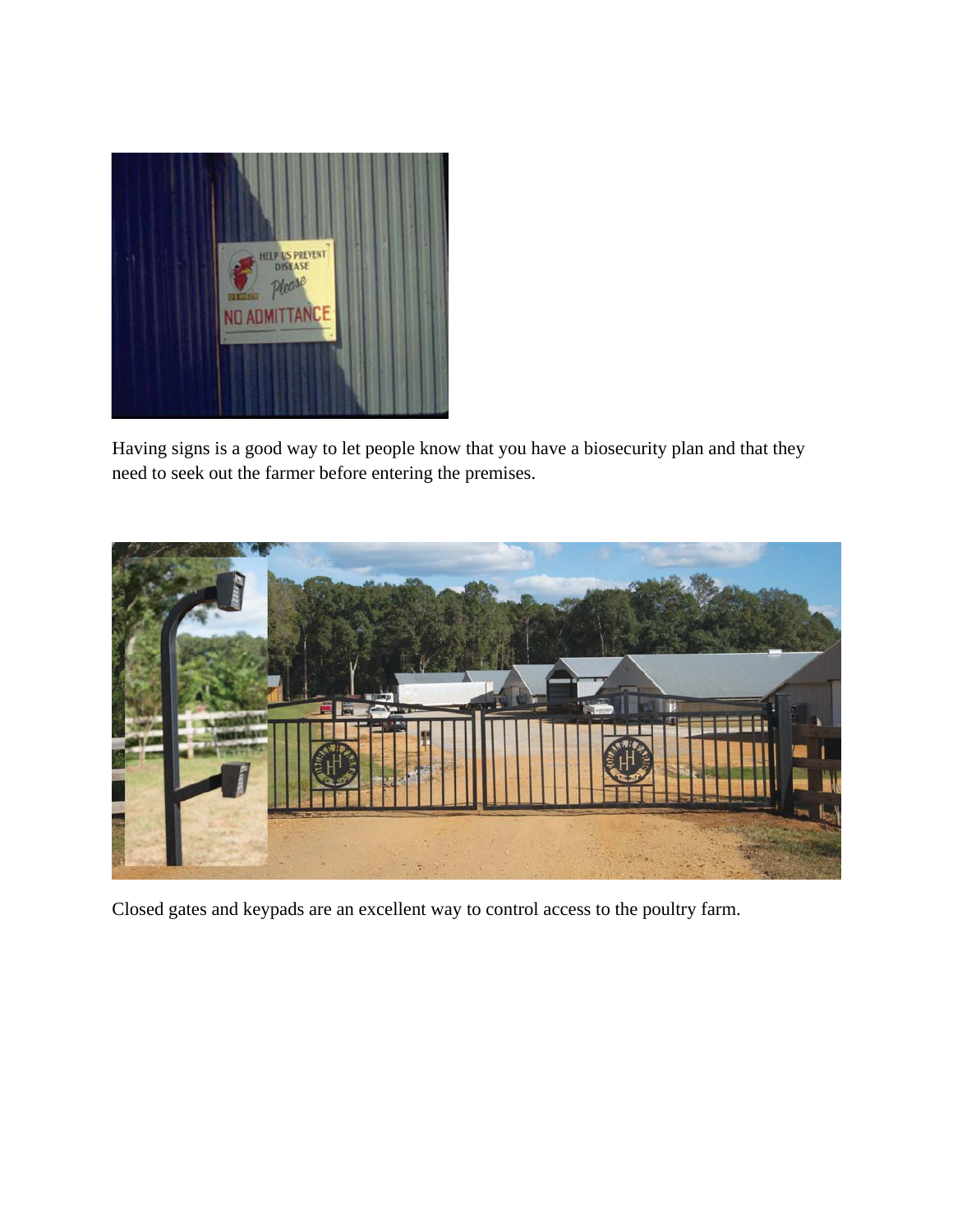

Footbaths are essential for a good biosecurity plan. The footbath should be in a covered environment, free from exposure to rain and other contaminants. This footbath is inside the grower's control room.



Many poultry companies are now incorporating disinfectant sprayers on all service vehicles.